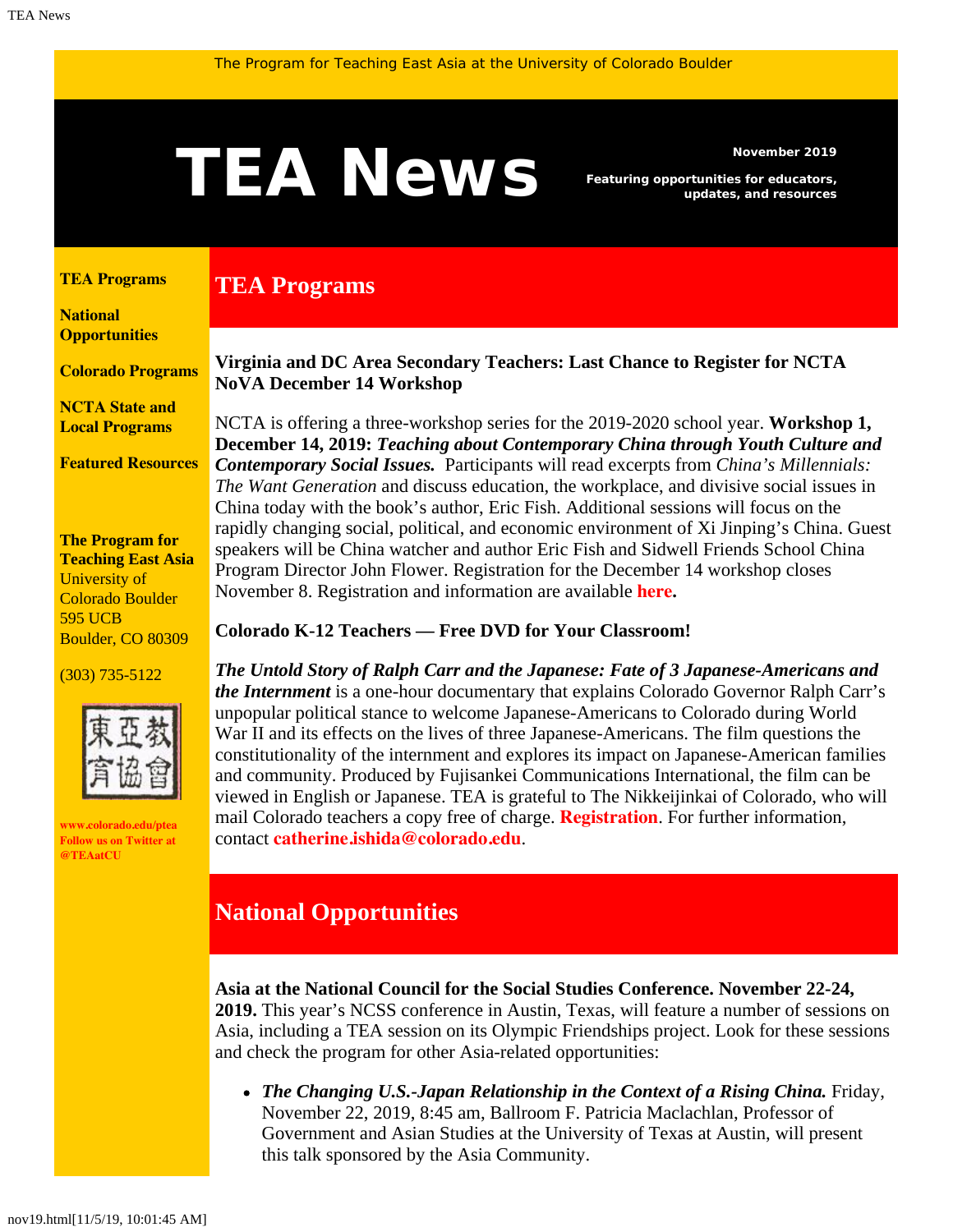- *The Complexity of China's Cities in Global Context: Patterns and Challenges.* Friday, November 22, 2019, 2:05 pm, Ballroom E. Columbia University Professor of Urban Planning Weiping Wu will explore how the complexity of Chinese cities both conforms to and defies conventional urban theories and the experience of other cities. Supported by NCTA.
- *Olympic Friendships: Engaging Tokyo through Global Citizenship and Geographic Inquiries.* Saturday, November 23, 2019, 5:15 pm, Room 18B, Level 4. Explore classroom-ready resources that integrate global citizenship, literacy, technology, and C3 inquiry around the theme of Tokyo; its people, culture, and history; and the Olympic/Paralympic Games. Presented by TEA.
- *An Interdisciplinary Toolkit for Teaching Nuclear Testing Through Documentary Film.* Saturday, November 23, 2019, 5:15 pm, Ballroom C. Bring the history of nuclear testing to life using a modern-style documentary blending firstperson accounts with animated storytelling. Explore the power of engaging students with creative and critical thinking opportunities. Presented by the Asia Community.

**NCTA Webinars.** NCTA at the Five College Center for East Asian Studies is offering two webinars before the end of the year:

- *Reconsidering the Japanese Constitution,* with Ethan Segal. December 3, 2019, 7- 8 pm EST. **[Registration](https://register.gotowebinar.com/register/668920186675053569)**.
- *Nagasaki: Life After Nuclear War*, with author Susan Southard. December 10, 2019, 7-8 pm EST. **[Registration](https://register.gotowebinar.com/register/7917711176098218754)**.

**Teach in China—Summer 2020. Application deadline: January 15, 2020.** SABEH (Sino-American Bridge for Education and Health) offers three- to four-week opportunities to teach in China during July and August 2020. Participating K-12 teachers experience Chinese culture, schools, teaching, travel, and collaboration with Chinese and American colleagues. More information and an application are available on the SABEH **[website](https://www.sabeh.org/teach-in-china)**.

## *Previously Announced National Opportunities*

**Study Tour: Cambodia Educator Learning Service. December 27, 2019 – January 5, 2020.** This course for educators offered by Where There Be Dragons allows participants to explore topics of democracy, development, and service through direct engagement with development professionals, advocates for social justice, NGOs, and community leaders; a rural home stay is included. **[More information](https://www.wheretherebedragons.com/program/cambodia-educator/)**.

**Columbia NCTA Online Book Group:** *Understanding China Through Comics, Graphic Novels, and Drama*: *Forget Sorrow: An Ancestral Tale*. **November 20 – December 17, 2019.** The NCTA national coordinating site at Columbia's Weatherhead Institute is offering this final book group before the end of the year; additional groups will be offered in early 2020. More information is available **[here](http://afe.easia.columbia.edu/announcements/2019/BookGroupsFall19.html)**.

# <span id="page-1-0"></span>**Colorado Programs**

**Colorado K-12 Teachers — Free DVD for Your Classroom!**

*The Untold Story of Ralph Carr and the Japanese: Fate of 3 Japanese-Americans and the Internment* is a one-hour documentary that explains Colorado Governor Ralph Carr's unpopular political stance to welcome Japanese-Americans to Colorado during World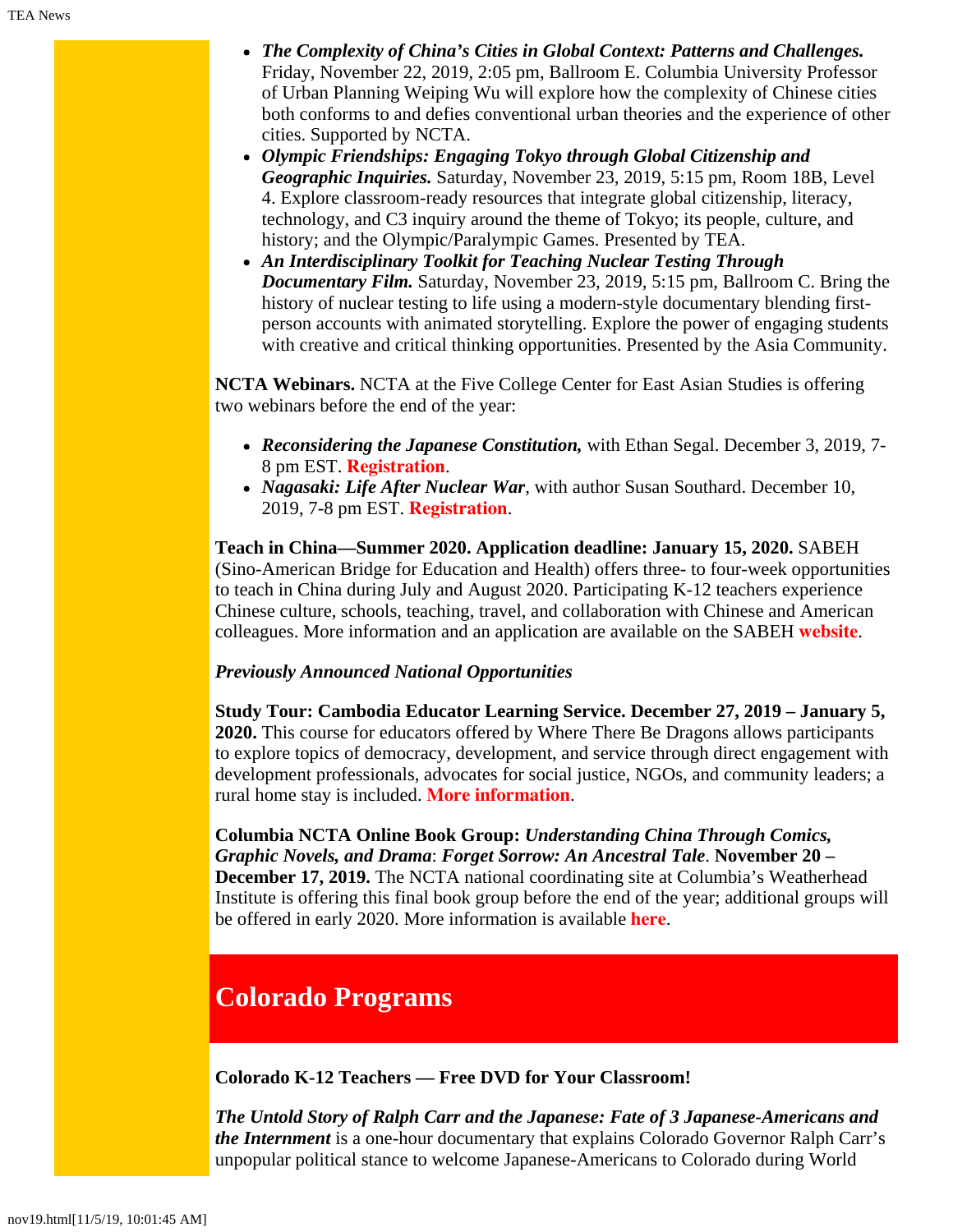War II and its effects on the lives of three Japanese-Americans. The film questions the constitutionality of the internment and explores its impact on Japanese-American families and community. Produced by Fujisankei Communications International, the film can be viewed in English or Japanese. TEA is grateful to The Nikkeijinkai of Colorado, who will mail Colorado teachers a copy free of charge. **[Registration](https://www.colorado.edu/ptea/content/registration-resource)**. For further information, contact **[catherine.ishida@colorado.edu](mailto:catherine.ishida@colorado.edu)**.

**Denver Film Festival. Through Sunday, November 10, 2019.** The Denver Film Festival is featuring several films from East Asia, including the following:

- *House of Hummingbird,* November 5, 7:15 pm, and November 10, 3:30 pm, Sie Film Center. A coming-of-age story from Korea set in 1994, when Seoul was rapidly modernizing.
- *A Girl Missing,* November 6, 7:15 pm; November 7, 3:15 pm; and November 10, 10:45 am; UA Pavilions. This Japanese thriller features a Japanese caregiver whose nephew kidnaps her charge's granddaughter.
- *A Family Tour,* November 7, 6:45 pm, UA Pavilions. An exiled Chinese filmmaker can only see her ailing mother by traveling to Taiwan and stalking the elder woman's tour group.
- *The Wild Goose Lake,* November 8, 3:30 pm; November 9, 3:30 pm; and November 10, 6:30 pm, UA Pavilions. Just released from prison, a Chinese gang leader is on the run from his friends and the police.

Visit the festival **[website](https://denverfilmfestival.denverfilm.org/tickets/)** for ticket information.

**Ikebana Rocks Annual Flower Show. November 8-9, 2019, 9 am – 5 pm.** Ikebana International Denver Chapter hosts this annual exhibit of ikebana at Mitchell Hall, Denver Botanic Gardens. There will be demonstrations from 11 am – 1 pm each day.

**China Town Hall. November 18, 2019, 4 pm.** The Center for Asian Studies will provide local programming for this national event, which will feature a panel discussion moderated by George Stephanopoulos and focusing on the Sino-American relationship and the issues that are impacting the United States. The national webcast will be followed by a panel on how the US-China relationship impacts CU research and education; the panel will be moderated by CAS director Tim Oakes and feature Waleed Abdalati, Terri Fiez, Diana Salazar, Jimmy Ilseng, Tim Weston, and Emily Yeh. For information on the national webcast, visit the National Committee on U.S. China Relations **[website](https://www.ncuscr.org/program/china-town-hall)**. For information on the local event, to be held in Wolf Law 204 on the University of Colorado Boulder campus, check the CAS **[website](https://www.colorado.edu/cas/china-town-hall-20191118)**.

**Nikkei Treasures Sale. November 23-24, 2019.** The Tri-State Buddhist Temple (1947 Lawrence, Denver) will be hosting this sale, where vendors will offer Japanese items for purchase. For more information, contact Joni Sakaguchi at **[jsak5280@centurylink.net](mailto:jsak5280@centurylink.net)** or Gail Ida at **[gailann.ida@gmail.com.](mailto:gailann.ida@gmail.com.)**

**Cultural Classes:** *Chibi no Gako 2020: Japanese American Cultural Heritage Learning Experience.* **January 11 and 18 and February 1 and 15, 2020. 9 am – 12 pm. Registration deadline: November 30, 2019.** This community-based program introduces children in grades K-8 to traditional Japanese culture through cooking, song, dance, folk tales, and art projects. The program is held at the Tri-State/Denver Buddhist Temple (1947 Lawrence, Denver). For more information, contact **[chibinogakkodenver@gmail.com](mailto:chibinogakkodenver@gmail.com)**.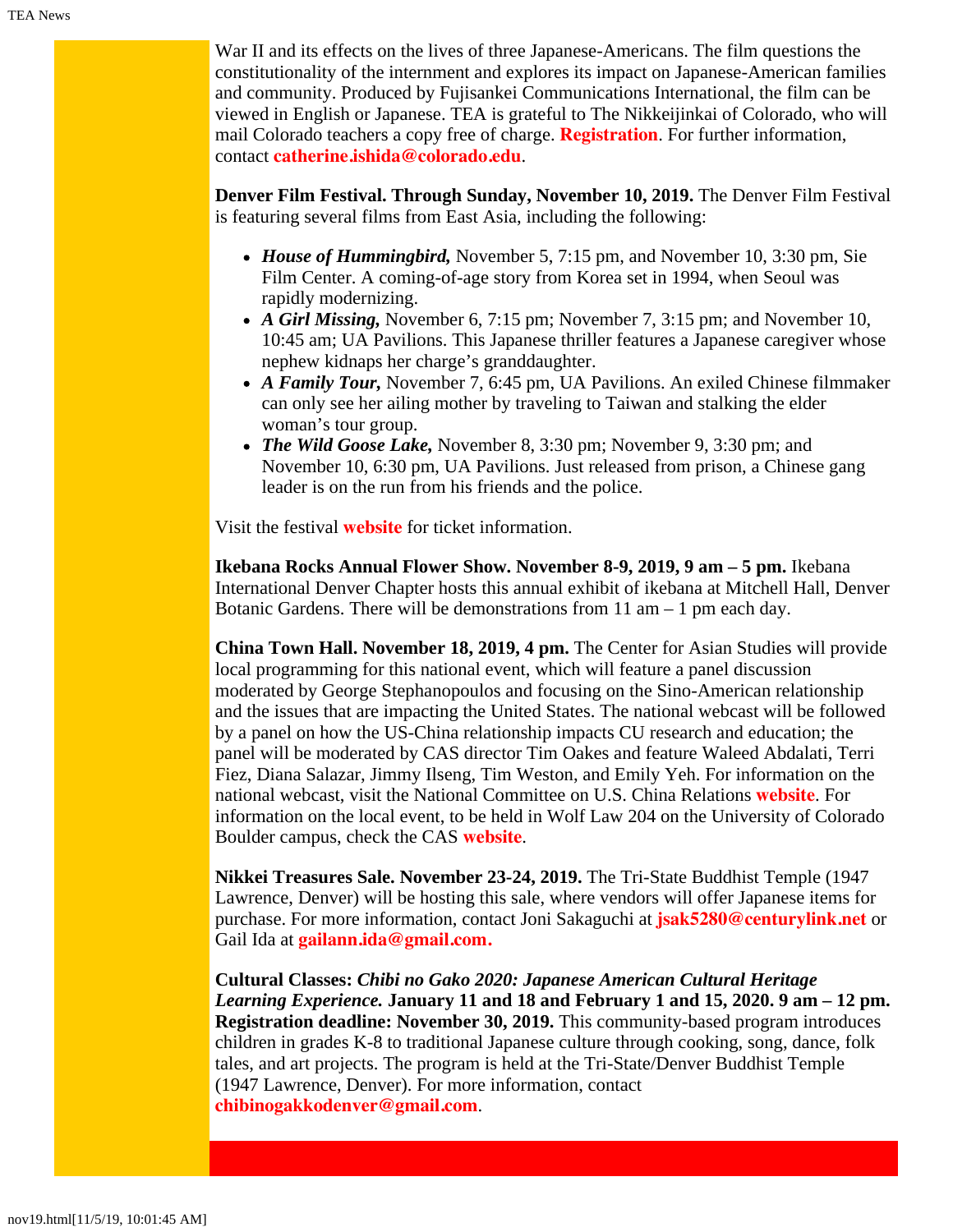# <span id="page-3-0"></span>**NCTA State and Local Programs**

**NCTA in the Virginia/DC Area.** NCTA is offering a three-workshop series for the 2019- 2020 school year. **Workshop 1, December 14, 2019:** *Teaching about Contemporary China through Youth Culture and Contemporary Social Issues***.** Participants will read excerpts from *China's Millennials: The Want Generation* and discuss education, the workplace, and divisive social issues in China today with the book's author, Eric Fish. Additional sessions will focus on the rapidly changing social, political, and economic environment of Xi Jinping's China. Guest speakers will be China watcher and author Eric Fish and Sidwell Friends School China Program Director John Flower. Registration for the December 14 workshop closes November 8. Registration and information are available **[here](https://www.colorado.edu/ptea/sites/default/files/attached-files/nova_flyer_2019_2020.pdf).**

**NCTA Washington State Seminars:** *China 2020: Understanding a Rising Power***. Tacoma: January 28, February 11, March 10, 2020, 4:30-8:30 pm; Everett: January 29, February 12, and March 11, 2020, 4:00-8:00 pm. Priority registration deadline: December 1, 2019.** These seminars will examine how teachers can integrate 21st-century China into their teaching and situate China in a global context. The Tacoma seminar will meet at Stadium High School while the Everett class will meet at the district's Community Resource Center. **[Information and registration](https://jsis.washington.edu/earc/china-2020-understanding-a-rising-power/)**.

**NCTA Massachusetts Seminar:** *Human and Physical Geography of East Asia: A View of the Past and Contemporary Issues.* **January 4 – February 8, 2020.** This seminar welcomes teachers, librarians, and administrators interested in incorporating East Asia into their curriculum. The seminar will provide content and resources for teaching about China, Japan, and Korea. The seminar will meet on Saturdays from  $9 \text{ am } -3 \text{ pm at}$ Lexington High School. **[Information and registration](https://www.fivecolleges.edu/fcceas/ncta/ncta_in_massachusetts/2020-Lexington-MA)**.

**NCTA Texas Seminar:** *Journey to Asia: A Cultural, Historical, and Political Overview.* **January 29 – April 8, 2020.** This seminar will emphasize the interconnections among Asian states and the rest of the world while exploring the cult of personality in authoritarian states, globalization and sport in Asia, the sociology of food and drink, and more. The seminar will meet three hours weekly at Texas Christian University in Fort Worth. For more information or to register, contact **[c.currier@tcu.edu](mailto:c.currier@tcu.edu)**.

# <span id="page-3-1"></span>**Featured Resources**

*The International Korean Educators Network website* provides videos and virtual lectures on Korean culture that teachers may find useful. Check out the website **[here](http://www.ikeneducate.org/k-culture-courses/)**.

A new website on *China's Belt and Road Initiative* from the University of Western Australia presents information, videos, and photo essays on the Belt and Road Initiative as a "revival" of the Silk Roads of the second century. The **[site](http://www.silkroadfutures.net/)** accompanies a newly published book, *Geocultural Power: China's Quest to Revive the Silk Roads for the Twenty-First Century,* by Tim Winter (University of Chicago Press, 2019).

The website *What's on Weibo* has compiled a list of the ten most popular Chinese podcasts of 2019. The list describes the content of each podcast and gives tips for people learning Mandarin who may want to give one of the podcasts a listen. The list is available